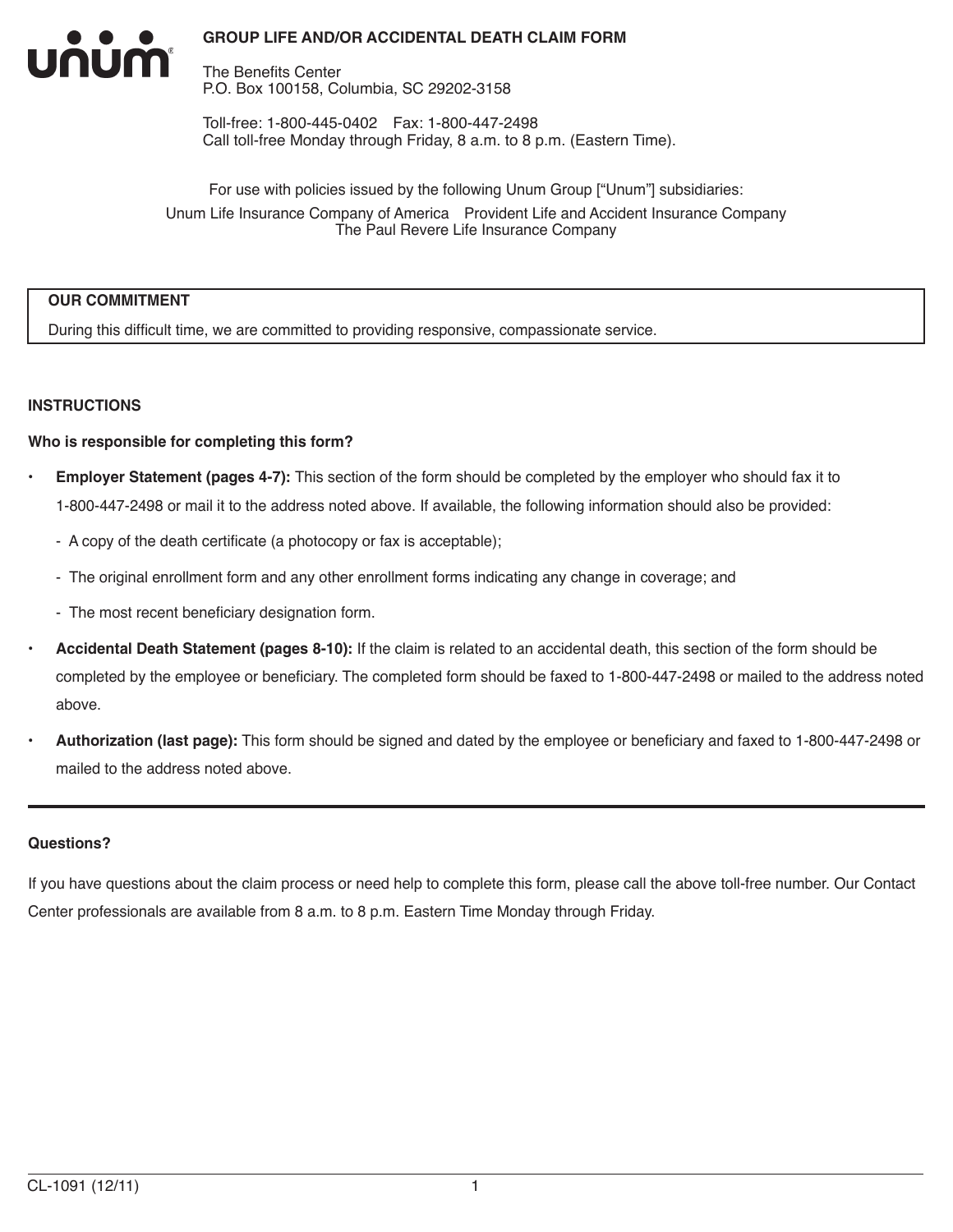

#### **Instructions (continued) / Claim Fraud Statements**

### **Fraud Warning**

For your protection, the laws of several states, including Alaska, Arizona, Arkansas, Delaware, Idaho, Indiana, Louisiana, Maine, Maryland, New Mexico, Ohio, Oklahoma, Rhode Island, Tennessee, Texas, Virginia, Washington and West Virginia, require the following statement to appear on this claim form:

Any person who knowingly and with the intent to injure, defraud or deceive an insurance company presents a false or fraudulent claim for payment of a loss or benefit or knowingly presents false information in an application for insurance is guilty of a crime and may be subject to fines and confinement in prison.

#### **Fraud Warning for California Residents**

For your protection, California law requires the following to appear on this claim form: Any person who knowingly presents a false or fraudulent claim for the payment of a loss is guilty of a crime and may be subject to fines and confinement in state prison.

#### **Fraud Warning for Colorado Residents**

For your protection, Colorado law requires the following to appear on this claim form: It is unlawful to knowingly provide false, incomplete, or misleading facts or information to an insurance company for the purpose of defrauding or attempting to defraud the company. Penalties may include imprisonment, fines, denial of insurance, and civil damages. Any insurance company or agent of an insurance company who knowingly provides false, incomplete, or misleading facts or information to a policyholder or claimant for the purpose of defrauding or attempting to defraud the policyholder or claimant with regard to a settlement or award payable from insurance proceeds shall be reported to the Colorado Division of Insurance within the Department of Regulatory Agencies.

#### **Fraud Warning for District of Columbia Residents**

For your protection, the District of Columbia requires the following to appear on this claim form: WARNING: It is a crime to provide false or misleading information to an insurer for the purpose of defrauding the insurer or any other person. Penalties include imprisonment and/or fines. In addition, an insurer may deny insurance benefits, if false information materially related to a claim was provided by the applicant.

#### **Fraud Warning for Florida Residents**

For your protection, Florida law requires the following to appear on this claim form: Any person who knowingly and with intent to injure, defraud or deceive any insurer, files a statement of claim or an application containing false, incomplete or misleading information is guilty of a felony of the third degree.

#### **Fraud Warning for Kentucky Residents**

For your protection, Kentucky law requires the following to appear on this claim form:

Any person who knowingly and with intent to defraud any insurance company or other person files a statement of claim containing any materially false information or conceals, for the purpose of misleading, information concerning any fact material thereto commits a fraudulent insurance act, which is a crime.

#### **Fraud Warning for Minnesota Residents**

For your protection, Minnesota law requires the following to appear on this claim form: A person who files a claim with intent to defraud or helps commit a fraud against an insurer is guilty of a crime.

#### **Fraud Warning for New Hampshire Residents**

For your protection, New Hampshire law requires the following to appear on this claim form:

Any person who, with a purpose to injure, defraud, or deceive any insurance company, files a statement of claim containing any false, incomplete, or misleading information is subject to prosecution and punishment for insurance fraud, as provided in RSA 638.20.

#### **Fraud Warning for New Jersey Residents**

For your protection, New Jersey law requires the following to appear on this claim form: Any person who knowingly and with intent to defraud any insurance company or other persons, files a statement of claim containing any materially false information, or conceals for the purpose of misleading, information concerning any fact, material thereto, commits a fraudulent insurance act, which is a crime, subject to criminal prosecution and civil penalties.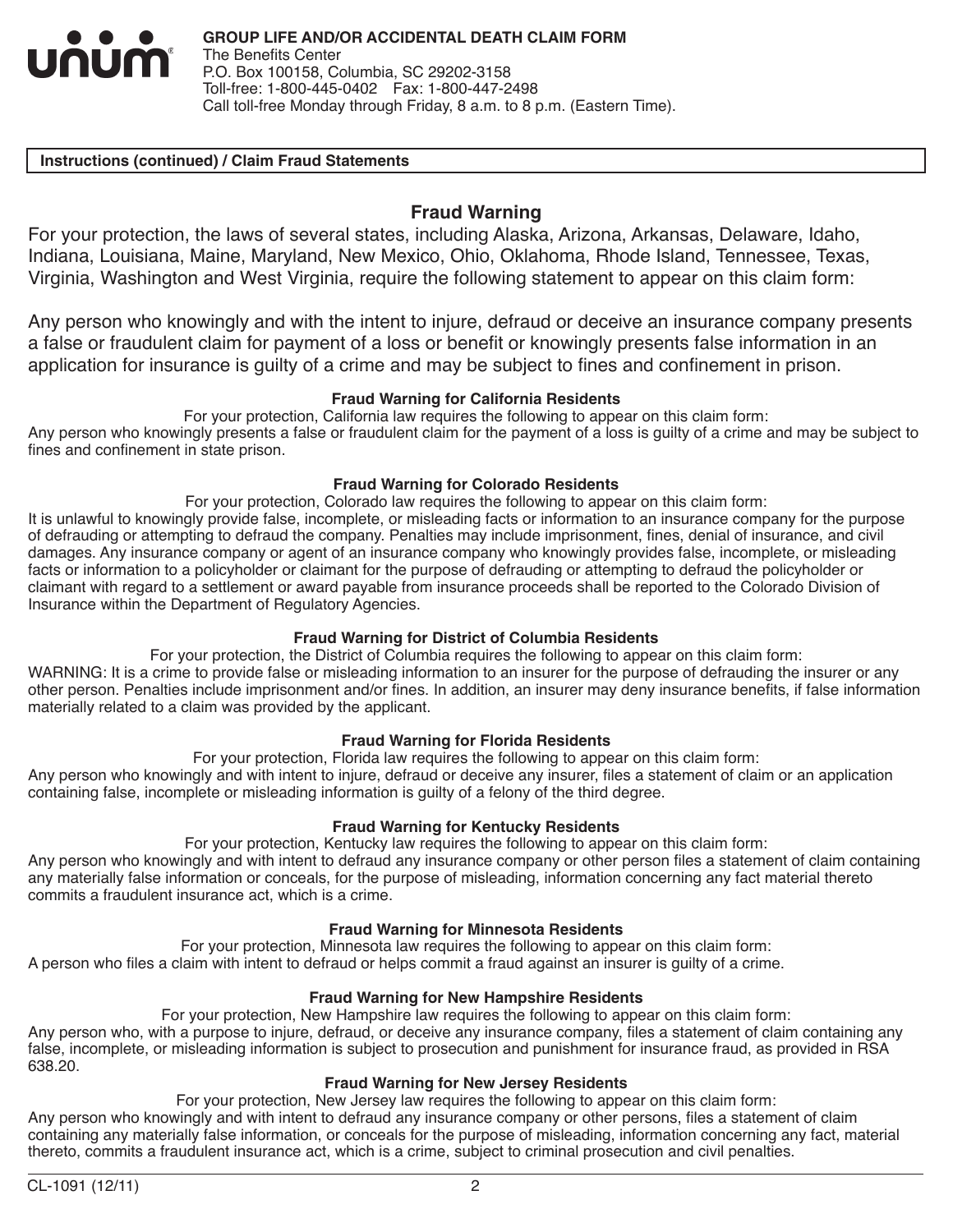

#### **Instructions (continued) / Claim Fraud Statements**

# **Fraud Warning for New York Residents**

For your protection, New York law requires the following to appear on this claim form: Any person who knowingly and with the intent to defraud any insurance company or other person files an application for insurance or statement of claim containing any materially false information, or conceals for the purpose of misleading, information concerning any fact material thereto, commits a fraudulent insurance act, which is a crime, and shall also be subject to a civil penalty not to exceed five thousand dollars and the stated value of the claim for each such violation.

#### **Fraud Warning for Pennsylvania Residents**

For your protection, Pennsylvania law requires the following to appear on this claim form:

Any person who knowingly and with intent to defraud any insurance company or other person files an application for insurance or statement of claim containing any materially false information or conceals for the purpose of misleading, information concerning any fact material thereto commits a fraudulent insurance act, which is a crime and subjects such person to criminal and civil penalties.

#### **Fraud Warning for Puerto Rico Residents**

For your protection, Puerto Rico law requires the following to appear on this claim form:

Any person who knowingly and with the intention of defrauding presents false information in an insurance application, or presents, helps, or causes the presentation of a fraudulent claim for the payment of a loss or any other benefit, or presents more than one claim for the same damage or loss, shall incur a felony and, upon conviction, shall be sanctioned for each violation with the penalty of a fine of not less than five thousand dollars (\$5,000) and not more than ten thousand dollars (\$10,000), or a fixed term of imprisonment for three (3) years, or both penalties. If aggravating circumstances are present, the penalty thus established may be increased to a maximum of five (5) years; if extenuating circumstances are present, it may be reduced to a minimum of two (2) years.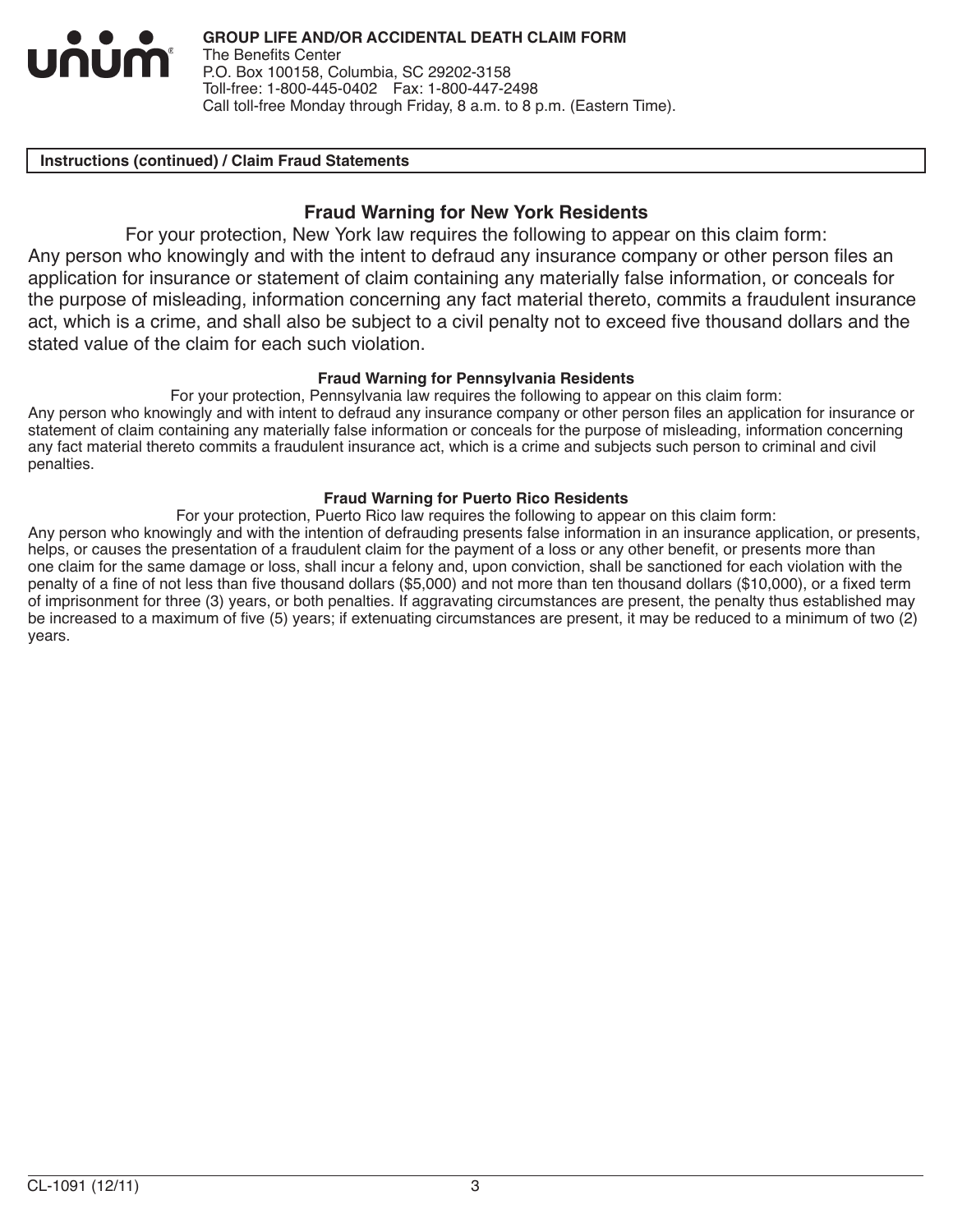

The Benefits Center P.O. Box 100158, Columbia, SC 29202-3158 Toll-free: 1-800-445-0402 Fax: 1-800-447-2498 Call toll-free Monday through Friday, 8 a.m. to 8 p.m. (Eastern Time).

| A. Information About the Type of Claim – Please check all that apply and provide the policy and division numbers.                                               |                                                      |                                                 |                      |                                                 |
|-----------------------------------------------------------------------------------------------------------------------------------------------------------------|------------------------------------------------------|-------------------------------------------------|----------------------|-------------------------------------------------|
| <b>Type of Coverage</b>                                                                                                                                         | Type of Claim Submitted                              |                                                 | <b>Policy Number</b> | <b>Division Number</b>                          |
| $\Box$ Life Insurance                                                                                                                                           | $\Box$ Employee Death<br>Dependent Death             |                                                 |                      |                                                 |
| □ Accidental Death & Dismemberment                                                                                                                              | <b>Employee Death</b><br>□<br>$\Box$ Dependent Death |                                                 |                      |                                                 |
| <b>B. Information About the Employer</b>                                                                                                                        |                                                      |                                                 |                      |                                                 |
| Employer Name                                                                                                                                                   |                                                      |                                                 |                      |                                                 |
|                                                                                                                                                                 |                                                      |                                                 |                      |                                                 |
| <b>Employer Street Address</b>                                                                                                                                  |                                                      |                                                 |                      |                                                 |
|                                                                                                                                                                 |                                                      |                                                 |                      |                                                 |
| City                                                                                                                                                            |                                                      | <b>State</b>                                    | Zip                  |                                                 |
|                                                                                                                                                                 |                                                      |                                                 |                      |                                                 |
| Subsidiary/Affiliate/Branch Name                                                                                                                                |                                                      |                                                 |                      | Subsidiary Effective Date (mm/dd/yy)            |
|                                                                                                                                                                 |                                                      |                                                 |                      |                                                 |
| C. Information About the Employee - The term "employee" refers to employees, members and/or retirees.                                                           |                                                      |                                                 |                      |                                                 |
| Employee Name (Last Name, Suffix, First Name, MI)                                                                                                               |                                                      |                                                 |                      |                                                 |
|                                                                                                                                                                 |                                                      |                                                 |                      | Gender                                          |
| <b>Employee Street Address</b>                                                                                                                                  |                                                      |                                                 |                      | $\Box$ Male<br>$\Box$ Female                    |
|                                                                                                                                                                 |                                                      |                                                 |                      |                                                 |
| City                                                                                                                                                            |                                                      | State                                           | Zip                  |                                                 |
|                                                                                                                                                                 |                                                      |                                                 |                      |                                                 |
| Date of Birth (mm/dd/yy)                                                                                                                                        | Social Security Number                               | Date of Hire (mm/dd/yy)                         |                      | Date of Death (mm/dd/yy)                        |
|                                                                                                                                                                 |                                                      |                                                 |                      |                                                 |
| Home Telephone Number                                                                                                                                           | Cellular Telephone Number                            |                                                 |                      |                                                 |
|                                                                                                                                                                 |                                                      |                                                 |                      |                                                 |
|                                                                                                                                                                 |                                                      |                                                 |                      |                                                 |
| If this employee is or has been known by another name(s) (such as a nickname, maiden name, etc.), please provide the name(s).                                   |                                                      |                                                 |                      |                                                 |
| Employment Status: □ Full-time □ Part-time □ Retired                                                                                                            |                                                      | Hours Worked Per Week:                          |                      |                                                 |
| $\Box$ Bargaining $\Box$ Non-Bargaining $\Box$ Union $\Box$ Non-Union                                                                                           |                                                      |                                                 |                      |                                                 |
| Salary/Rate of Pay: $\Box$ Hourly $\Box$ Salary $\Box$ Commission<br>$\Box$ Weekly $\Box$ Bi-Weekly<br>Amount: \$                                               | □ Non-Commission<br>□ Semi-monthly                   | Job Title/Class:                                |                      |                                                 |
| Please provide the following salary verification/documentation. This information is necessary to accurately determine the amount of the life insurance benefit. |                                                      |                                                 |                      |                                                 |
| If the definition of annual earnings is:                                                                                                                        | Then provide, as stated in your policy:              |                                                 |                      |                                                 |
| $W-2$                                                                                                                                                           | A copy of the prior year W-2                         |                                                 |                      |                                                 |
| Salary with commissions and/or bonus                                                                                                                            | Payroll records                                      | Documentation of commissions and/or bonuses     |                      |                                                 |
| Last Date Physically at Work (mm/dd/yy):                                                                                                                        |                                                      | Reason for Stopping Work:                       |                      |                                                 |
| Is the employee receiving any company sponsored retirement benefits? $\Box$ Yes $\Box$ No  If yes, when did the employee retire (mm/dd/yy)?                     |                                                      |                                                 |                      |                                                 |
| If yes, please describe the retirement benefits:                                                                                                                |                                                      |                                                 |                      |                                                 |
| <b>Amount of Insurance</b>                                                                                                                                      | <b>Basic</b>                                         | <b>Effective Date of Coverage</b><br>(mm/dd/yy) | Supplemental         | <b>Effective Date of Coverage</b><br>(mm/dd/yy) |
| Life Insurance                                                                                                                                                  | \$                                                   |                                                 | \$                   |                                                 |
| Accidental Death and Dismemberment                                                                                                                              |                                                      | $\frac{1}{2}$                                   | $\frac{1}{2}$        |                                                 |
|                                                                                                                                                                 |                                                      |                                                 |                      |                                                 |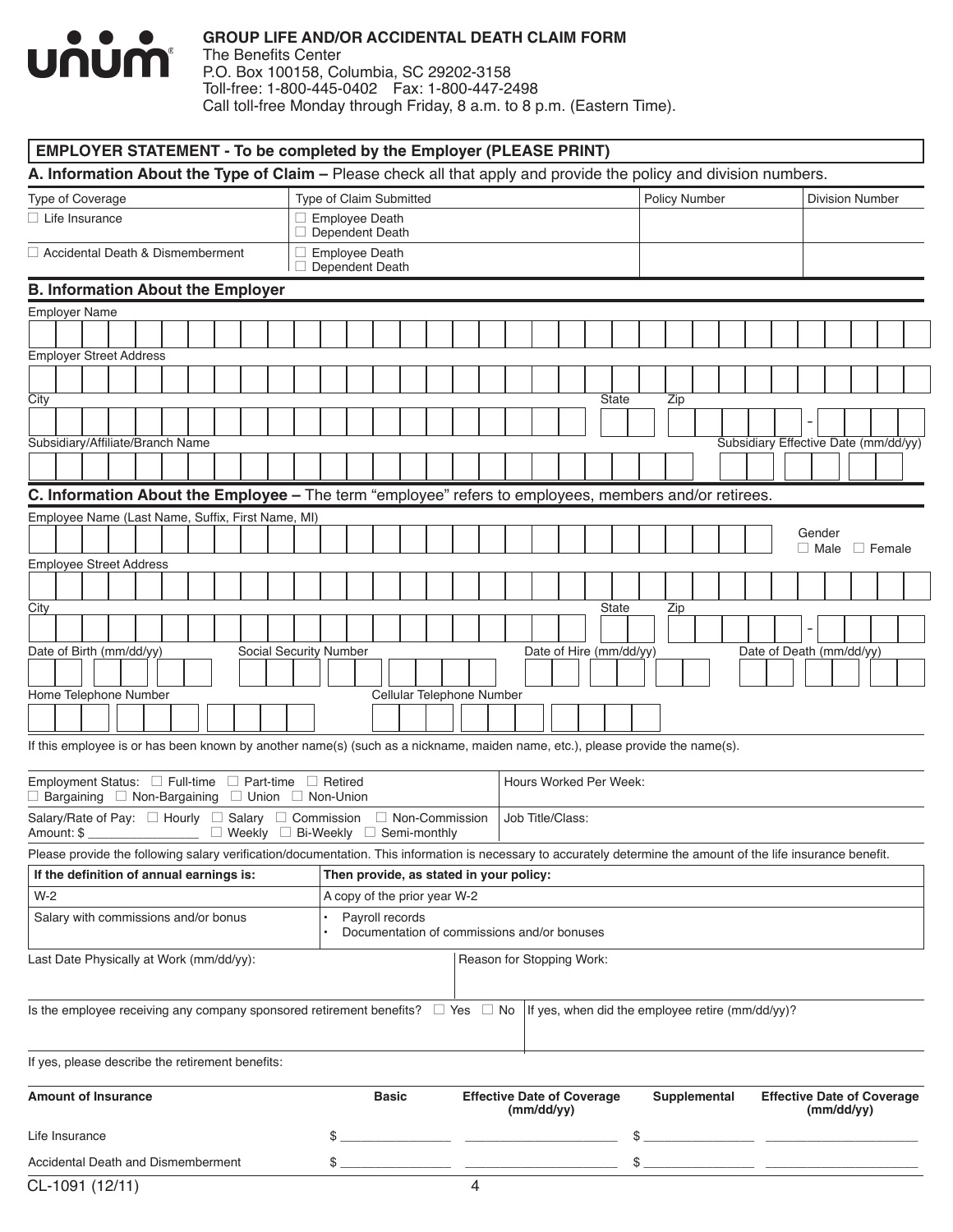

|                   |                                                                                                                                                                                                                                                                                         |  | <b>EMPLOYER STATEMENT (Continued)</b>                                                                                                                                                                                                                                                                                    |  |  |  |  |  |  |    |                                               |  |              |  |  |                                                                                                                                                                                                                                   |                                                                                            |                                                 |                          |  |    |  |  |              |  |                                                                                                                                                                                                                                      |  |  |                      |  |  |  |
|-------------------|-----------------------------------------------------------------------------------------------------------------------------------------------------------------------------------------------------------------------------------------------------------------------------------------|--|--------------------------------------------------------------------------------------------------------------------------------------------------------------------------------------------------------------------------------------------------------------------------------------------------------------------------|--|--|--|--|--|--|----|-----------------------------------------------|--|--------------|--|--|-----------------------------------------------------------------------------------------------------------------------------------------------------------------------------------------------------------------------------------|--------------------------------------------------------------------------------------------|-------------------------------------------------|--------------------------|--|----|--|--|--------------|--|--------------------------------------------------------------------------------------------------------------------------------------------------------------------------------------------------------------------------------------|--|--|----------------------|--|--|--|
|                   | Employee Name (Last Name, Suffix, First Name, MI)<br><b>Changes to the Amount of Insurance</b><br>Amount of last change                                                                                                                                                                 |  |                                                                                                                                                                                                                                                                                                                          |  |  |  |  |  |  |    |                                               |  |              |  |  |                                                                                                                                                                                                                                   |                                                                                            |                                                 | Date of Birth (mm/dd/yy) |  |    |  |  |              |  |                                                                                                                                                                                                                                      |  |  |                      |  |  |  |
|                   |                                                                                                                                                                                                                                                                                         |  |                                                                                                                                                                                                                                                                                                                          |  |  |  |  |  |  |    |                                               |  |              |  |  |                                                                                                                                                                                                                                   |                                                                                            |                                                 |                          |  |    |  |  |              |  |                                                                                                                                                                                                                                      |  |  |                      |  |  |  |
|                   |                                                                                                                                                                                                                                                                                         |  |                                                                                                                                                                                                                                                                                                                          |  |  |  |  |  |  |    |                                               |  |              |  |  |                                                                                                                                                                                                                                   |                                                                                            |                                                 |                          |  |    |  |  |              |  | Date of last change (mm/dd/yy)                                                                                                                                                                                                       |  |  |                      |  |  |  |
| <b>Basic Life</b> | $\Box$ Increase $\Box$ Decrease<br>$\frac{1}{2}$<br>$\Box$ Increase $\Box$ Decrease<br>Supplemental Life<br>Basic Accidental Death and Dismemberment<br>$\frac{1}{2}$<br>$\Box$ Increase $\Box$ Decrease<br>□ Increase □ Decrease<br>Supplemental Accidental Death and Dismemberment \$ |  |                                                                                                                                                                                                                                                                                                                          |  |  |  |  |  |  |    |                                               |  |              |  |  |                                                                                                                                                                                                                                   |                                                                                            |                                                 |                          |  |    |  |  |              |  |                                                                                                                                                                                                                                      |  |  |                      |  |  |  |
|                   |                                                                                                                                                                                                                                                                                         |  |                                                                                                                                                                                                                                                                                                                          |  |  |  |  |  |  |    |                                               |  |              |  |  |                                                                                                                                                                                                                                   |                                                                                            |                                                 |                          |  |    |  |  |              |  |                                                                                                                                                                                                                                      |  |  |                      |  |  |  |
|                   |                                                                                                                                                                                                                                                                                         |  |                                                                                                                                                                                                                                                                                                                          |  |  |  |  |  |  |    |                                               |  |              |  |  |                                                                                                                                                                                                                                   |                                                                                            |                                                 |                          |  |    |  |  |              |  |                                                                                                                                                                                                                                      |  |  |                      |  |  |  |
|                   |                                                                                                                                                                                                                                                                                         |  |                                                                                                                                                                                                                                                                                                                          |  |  |  |  |  |  |    |                                               |  |              |  |  |                                                                                                                                                                                                                                   |                                                                                            |                                                 |                          |  |    |  |  |              |  | the control of the control of the control of the control of the control of the control of                                                                                                                                            |  |  |                      |  |  |  |
|                   |                                                                                                                                                                                                                                                                                         |  | Date of last premium payment for this employee (mm/dd/yy):                                                                                                                                                                                                                                                               |  |  |  |  |  |  |    |                                               |  |              |  |  |                                                                                                                                                                                                                                   | Was this employee terminated? $\Box$ Yes $\Box$ No<br>If yes, termination date (mm/dd/yy): |                                                 |                          |  |    |  |  |              |  |                                                                                                                                                                                                                                      |  |  |                      |  |  |  |
|                   | for each child:                                                                                                                                                                                                                                                                         |  | The Accidental Death and Dismemberment policy may provide an education benefit. Does the deceased have any unmarried dependent children currently at the<br>12th grade level or who are enrolled in an institution of higher learning beyond the 12th grade? □ Yes □ No If yes, please provide the following information |  |  |  |  |  |  |    |                                               |  |              |  |  |                                                                                                                                                                                                                                   |                                                                                            |                                                 |                          |  |    |  |  |              |  |                                                                                                                                                                                                                                      |  |  |                      |  |  |  |
|                   |                                                                                                                                                                                                                                                                                         |  |                                                                                                                                                                                                                                                                                                                          |  |  |  |  |  |  |    |                                               |  |              |  |  |                                                                                                                                                                                                                                   |                                                                                            |                                                 |                          |  |    |  |  |              |  |                                                                                                                                                                                                                                      |  |  | Age:___________      |  |  |  |
|                   |                                                                                                                                                                                                                                                                                         |  | Name: Name: Name: Name: Name: Name: Name: Name: Name: Name: Name: Name: Name: Name: Name: Name: Name: Name: Name: Name: Name: Name: Name: Name: Name: Name: Name: Name: Name: Name: Name: Name: Name: Name: Name: Name: Name:                                                                                            |  |  |  |  |  |  |    |                                               |  |              |  |  |                                                                                                                                                                                                                                   |                                                                                            |                                                 |                          |  |    |  |  |              |  |                                                                                                                                                                                                                                      |  |  | Age:                 |  |  |  |
|                   |                                                                                                                                                                                                                                                                                         |  |                                                                                                                                                                                                                                                                                                                          |  |  |  |  |  |  |    |                                               |  |              |  |  |                                                                                                                                                                                                                                   |                                                                                            |                                                 |                          |  |    |  |  |              |  |                                                                                                                                                                                                                                      |  |  | Age: $\qquad \qquad$ |  |  |  |
|                   |                                                                                                                                                                                                                                                                                         |  | D. Information About the Dependent - Please complete this section if the claim is for the death of the employee's dependent.                                                                                                                                                                                             |  |  |  |  |  |  |    |                                               |  |              |  |  |                                                                                                                                                                                                                                   |                                                                                            |                                                 |                          |  |    |  |  |              |  |                                                                                                                                                                                                                                      |  |  |                      |  |  |  |
|                   |                                                                                                                                                                                                                                                                                         |  | Dependent Name (Last Name, Suffix, First Name, MI)                                                                                                                                                                                                                                                                       |  |  |  |  |  |  |    |                                               |  |              |  |  |                                                                                                                                                                                                                                   |                                                                                            |                                                 |                          |  |    |  |  |              |  |                                                                                                                                                                                                                                      |  |  |                      |  |  |  |
|                   |                                                                                                                                                                                                                                                                                         |  |                                                                                                                                                                                                                                                                                                                          |  |  |  |  |  |  |    |                                               |  |              |  |  |                                                                                                                                                                                                                                   |                                                                                            |                                                 |                          |  |    |  |  |              |  |                                                                                                                                                                                                                                      |  |  |                      |  |  |  |
|                   |                                                                                                                                                                                                                                                                                         |  | Relationship to Employee<br>$\Box$ Spouse $\Box$ Civil Union Partner $\Box$ Domestic Partner $\Box$ Child                                                                                                                                                                                                                |  |  |  |  |  |  |    |                                               |  |              |  |  |                                                                                                                                                                                                                                   |                                                                                            |                                                 |                          |  |    |  |  |              |  | Dependent Date of Birth (mm/dd/yy) Dependent Date of Death (mm/dd/yy)                                                                                                                                                                |  |  |                      |  |  |  |
|                   |                                                                                                                                                                                                                                                                                         |  | Dependent Social Security Number                                                                                                                                                                                                                                                                                         |  |  |  |  |  |  |    | Dependent Gender<br>$\Box$ Male $\Box$ Female |  |              |  |  |                                                                                                                                                                                                                                   |                                                                                            | Dependent Effective Date of Coverage (mm/dd/yy) |                          |  |    |  |  |              |  |                                                                                                                                                                                                                                      |  |  |                      |  |  |  |
|                   |                                                                                                                                                                                                                                                                                         |  | <b>Amount of Insurance</b>                                                                                                                                                                                                                                                                                               |  |  |  |  |  |  |    |                                               |  | <b>Basic</b> |  |  | <b>Effective Date of Coverage</b>                                                                                                                                                                                                 |                                                                                            | (mm/dd/yy)                                      |                          |  |    |  |  | Supplemental |  | <b>Effective Date of Coverage</b>                                                                                                                                                                                                    |  |  | (mm/dd/yy)           |  |  |  |
|                   | Life Insurance                                                                                                                                                                                                                                                                          |  |                                                                                                                                                                                                                                                                                                                          |  |  |  |  |  |  |    |                                               |  |              |  |  | $\frac{1}{2}$ , we can also the contract of the contract of the contract of the contract of the contract of the contract of the contract of the contract of the contract of the contract of the contract of the contract of the c |                                                                                            |                                                 |                          |  |    |  |  |              |  | $\frac{1}{2}$                                                                                                                                                                                                                        |  |  |                      |  |  |  |
|                   |                                                                                                                                                                                                                                                                                         |  | <b>Accidental Death and Dismemberment</b>                                                                                                                                                                                                                                                                                |  |  |  |  |  |  | \$ |                                               |  |              |  |  | <u> De Carlos de Carlos de Carlos de Carlos de Carlos de Carlos de Carlos de Carlos de Carlos de Carlos de Carlos d</u>                                                                                                           |                                                                                            |                                                 |                          |  | \$ |  |  |              |  | <u> The Communication of the Communication of the Communication of the Communication of the Communication of the Communication of the Communication of the Communication of the Communication of the Communication of the Commun</u> |  |  |                      |  |  |  |
|                   |                                                                                                                                                                                                                                                                                         |  | <b>Changes to the Amount of Dependent Insurance</b>                                                                                                                                                                                                                                                                      |  |  |  |  |  |  |    | Amount of last change                         |  |              |  |  |                                                                                                                                                                                                                                   |                                                                                            |                                                 |                          |  |    |  |  |              |  | Date of last change (mm/dd/yy)                                                                                                                                                                                                       |  |  |                      |  |  |  |
| <b>Basic Life</b> |                                                                                                                                                                                                                                                                                         |  |                                                                                                                                                                                                                                                                                                                          |  |  |  |  |  |  |    | $\frac{1}{2}$                                 |  |              |  |  |                                                                                                                                                                                                                                   | $\Box$ Increase                                                                            |                                                 | $\Box$ Decrease          |  |    |  |  |              |  |                                                                                                                                                                                                                                      |  |  |                      |  |  |  |
|                   | Supplemental Life                                                                                                                                                                                                                                                                       |  |                                                                                                                                                                                                                                                                                                                          |  |  |  |  |  |  | \$ |                                               |  |              |  |  |                                                                                                                                                                                                                                   | $\Box$ Increase $\Box$ Decrease                                                            |                                                 |                          |  |    |  |  |              |  |                                                                                                                                                                                                                                      |  |  |                      |  |  |  |
|                   |                                                                                                                                                                                                                                                                                         |  | Basic Accidental Death and Dismemberment                                                                                                                                                                                                                                                                                 |  |  |  |  |  |  | \$ |                                               |  |              |  |  |                                                                                                                                                                                                                                   | $\Box$ Increase                                                                            |                                                 | Decrease                 |  |    |  |  |              |  |                                                                                                                                                                                                                                      |  |  |                      |  |  |  |
|                   |                                                                                                                                                                                                                                                                                         |  | Supplemental Accidental Death and Dismemberment \$                                                                                                                                                                                                                                                                       |  |  |  |  |  |  |    |                                               |  |              |  |  |                                                                                                                                                                                                                                   | $\Box$ Increase $\Box$ Decrease                                                            |                                                 |                          |  |    |  |  |              |  |                                                                                                                                                                                                                                      |  |  |                      |  |  |  |
|                   |                                                                                                                                                                                                                                                                                         |  | Date of last premium payment for this dependent (mm/dd/yy):                                                                                                                                                                                                                                                              |  |  |  |  |  |  |    |                                               |  |              |  |  |                                                                                                                                                                                                                                   | $\Box$ Yes $\Box$ No                                                                       |                                                 |                          |  |    |  |  |              |  | Was the employee in active employment at the time of the dependent's death?                                                                                                                                                          |  |  |                      |  |  |  |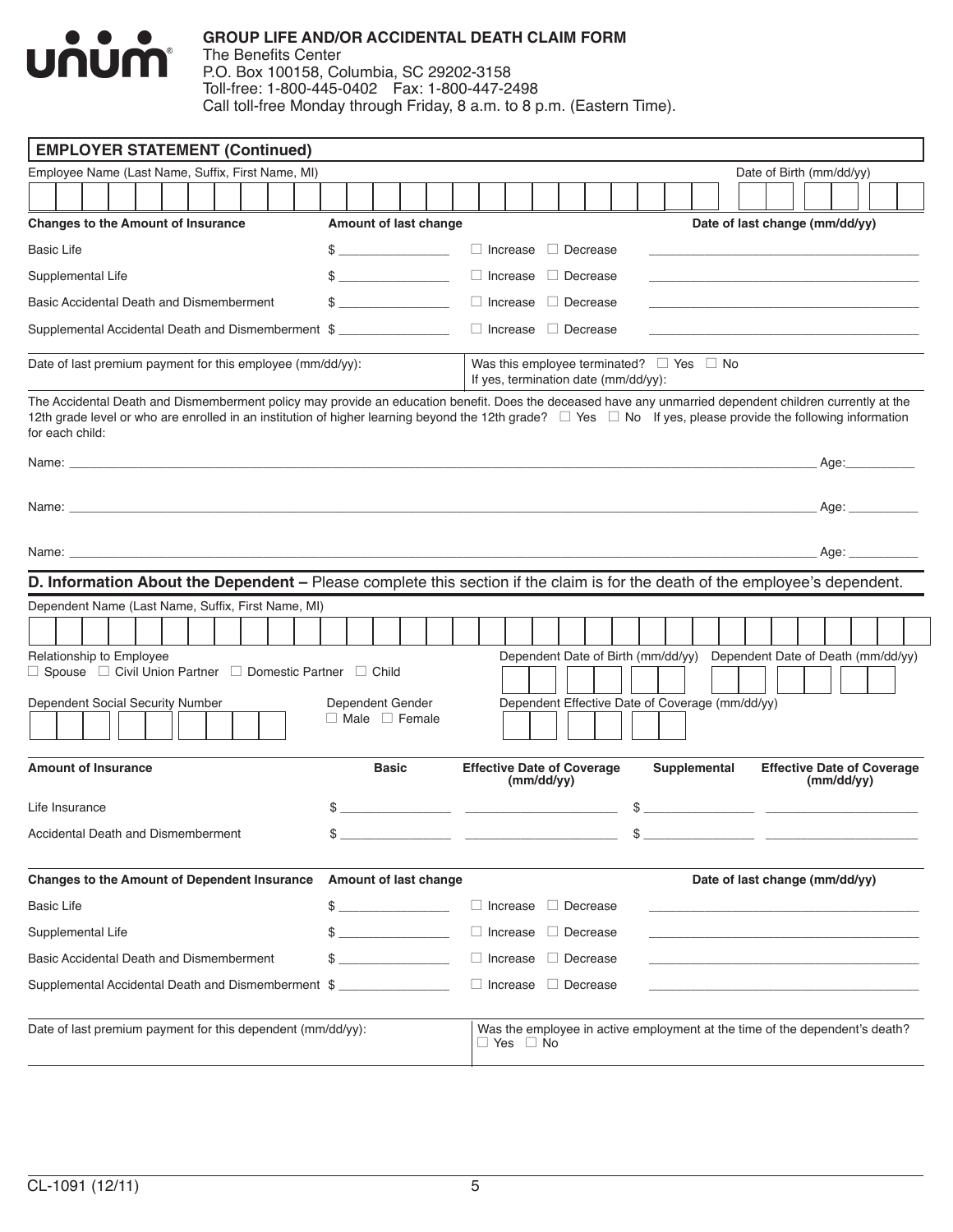

The Benefits Center P.O. Box 100158, Columbia, SC 29202-3158 Toll-free: 1-800-445-0402 Fax: 1-800-447-2498 Call toll-free Monday through Friday, 8 a.m. to 8 p.m. (Eastern Time).

| <b>EMPLOYER STATEMENT (Continued)</b>                                         |  |  |  |  |  |  |  |  |  |  |  |  |  |  |  |  |  |  |  |  |  |  |  |
|-------------------------------------------------------------------------------|--|--|--|--|--|--|--|--|--|--|--|--|--|--|--|--|--|--|--|--|--|--|--|
| Employee Name (Last Name, Suffix, First Name, MI)<br>Date of Birth (mm/dd/yy) |  |  |  |  |  |  |  |  |  |  |  |  |  |  |  |  |  |  |  |  |  |  |  |
|                                                                               |  |  |  |  |  |  |  |  |  |  |  |  |  |  |  |  |  |  |  |  |  |  |  |

**E. Information About the Employee's Beneficiary(ies) –** If the claim is for the death of the employee, please complete this section. If there are more than three, please provide the following information for each additional beneficiary on a separate sheet of paper and include it with this form. **The first beneficiary listed will receive the Life Planning Resources, if the services are provided by this policy.**

| Name, Address & Telephone Number | Relationship | Social Security<br>Number | Date of<br>Birth | Percentage                      |
|----------------------------------|--------------|---------------------------|------------------|---------------------------------|
|                                  |              |                           |                  |                                 |
|                                  |              |                           |                  |                                 |
|                                  |              |                           |                  |                                 |
|                                  |              |                           |                  |                                 |
|                                  |              |                           |                  |                                 |
|                                  |              |                           |                  | <b>Total Must</b><br>Equal 100% |

| A copy of the most recent beneficiary designation form is enclosed. $\Box$ Yes $\Box$ No If no, please explain: |  |  |  |
|-----------------------------------------------------------------------------------------------------------------|--|--|--|
|-----------------------------------------------------------------------------------------------------------------|--|--|--|

**F. Information About Minor Beneficiary –** If any of the above beneficiaries are minor children, please complete this section. If there is more than one, please provide the following information for each additional minor beneficiary on a separate sheet of paper and include it with this form.

Name of Minor Child (Last Name, Suffix, First Name, MI):

Adult Representative of Minor Child (Last Name, Suffix, First Name, MI):

Mailing Address of Adult Representative:

| City: | State: | Zip | Telephone Number of Adult Representative: |
|-------|--------|-----|-------------------------------------------|
|       |        |     |                                           |

**G. Information About Payment –** Advise the beneficiary that if the claim is approved the benefit will be paid by check if it is less than \$10,000. The benefit will be paid through a Unum Retained Asset Account if it is \$10,000 or more and the group policy calls for this method of payment. If the group policy does not call for this method of payment, the benefit will be paid by check. The beneficiary may request the benefit be paid by check regardless of the amount of the benefit by contacting The Benefits Center at the telephone number listed on this form. More information about the Unum Retained Asset Account can be found in section H.

**H. Information About Unum Retained Asset Accounts** – By placing the funds in a Unum Retained Asset Account the beneficiary will have the time needed to decide how to best manage the insurance proceeds so as not to put his/her investment decisions at risk. Here's how it works:

- When the claim is approved, a personalized book of bank drafts and an opening account statement will be mailed to the beneficiary.
- He/She will have unlimited access to the balance in the account.
- Drafts can be written for a minimum of \$250 up to the full account balance at any time.
- No charges will be made to the Unum Retained Asset Account for writing drafts or ordering a new supply of drafts.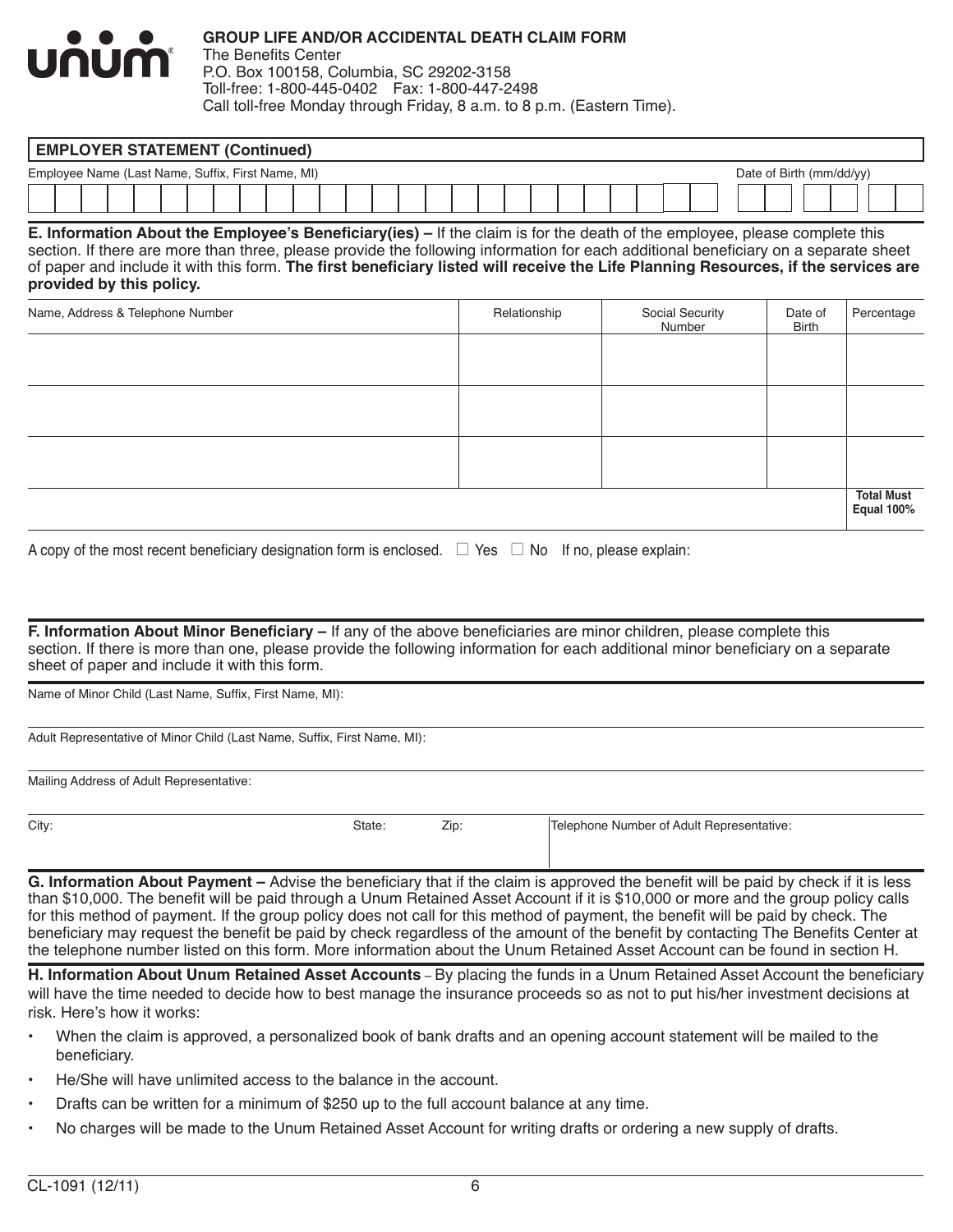

The Benefits Center P.O. Box 100158, Columbia, SC 29202-3158 Toll-free: 1-800-445-0402 Fax: 1-800-447-2498 Call toll-free Monday through Friday, 8 a.m. to 8 p.m. (Eastern Time).

# **EMPLOYER STATEMENT (Continued)** Employee Name (Last Name, Suffix, First Name, MI) Date of Birth (mm/dd/yy)

• A small charge will be made to the Unum Retained Asset Account for any request for:

- A copy of a draft or statement;
- A stop payment of a draft; and
- A draft returned as unpaid.
- A quarterly statement is provided, detailing the account balance, interest rate, accrued interest and account transactions for the statement period.
- Funds in the Unum Retained Asset Account are fully guaranteed by Unum Group; they are not protected by the FDIC.
- The beneficiary may leave the money in the Unum Retained Asset Account for as long as he/she wishes.

Unum will invest the funds in its general account for as long as it remains in the Unum Retained Asset Account. Unum guarantees the account balance and will pay a competitive interest rate regardless of the investment performance of Unum's general account. The current interest rate will be disclosed via a quarterly account statement.

The interest earned on the Unum Retained Asset Account may be taxable. The beneficiary should consult a tax advisor with any questions.

FRAUD NOTICE: Any person who knowingly files a statement of claim containing false or misleading information is subject to criminal and civilpenalties. This includes Employer portions of the claim form.

#### **I. Information About and Signature of Benefit Administrator (Please Print)**

The above statements are true and complete to the best of my knowledge and belief.

Name of Person Completing Form

| Title of Person Completing Form | <b>Telephone Number</b> | Fax Number |
|---------------------------------|-------------------------|------------|
| <b>Signature</b><br>X           | <b>Date Signed</b>      |            |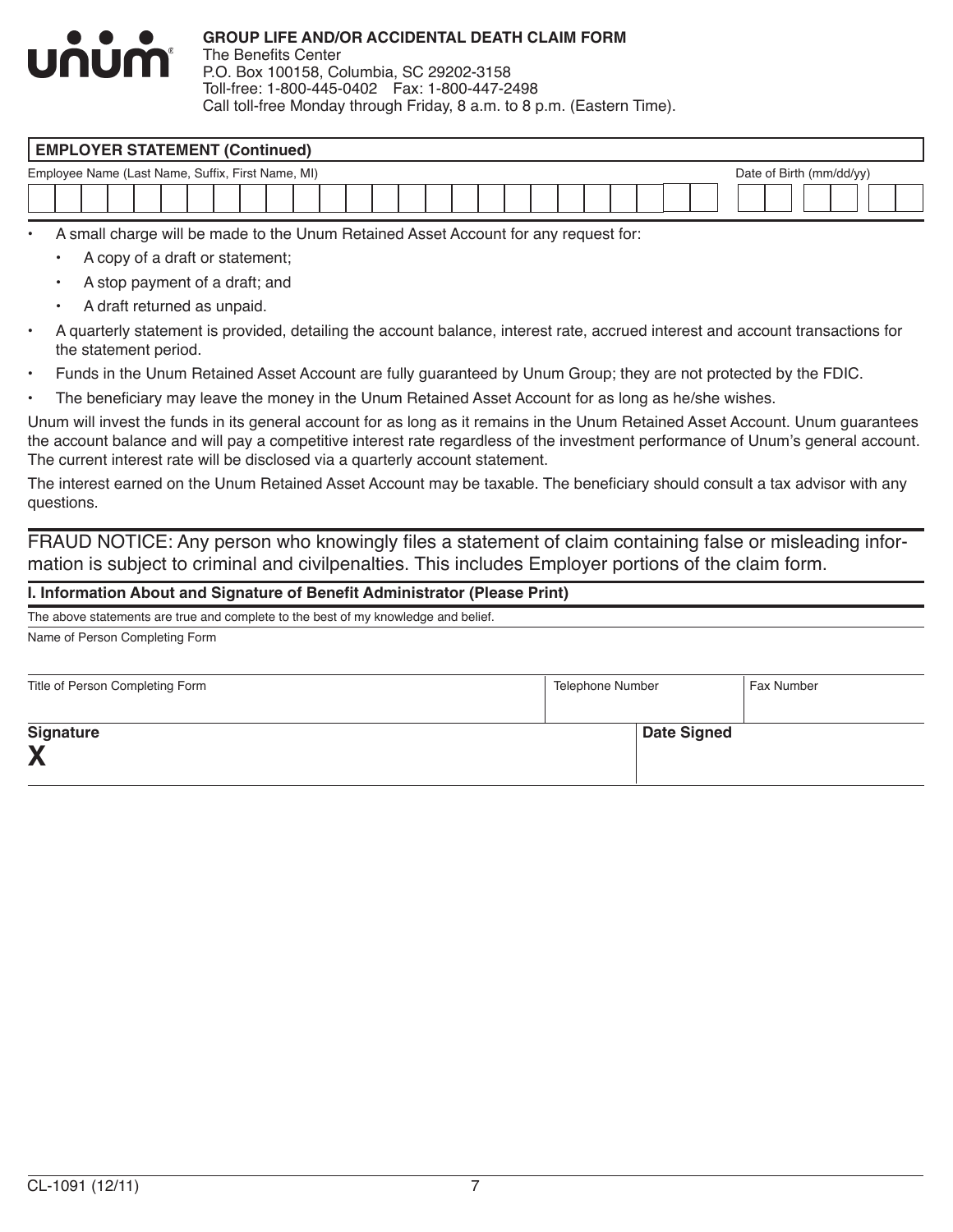

To be completed by: • the beneficiary or next of kin, if the claim is related to the accidental death of the employee

**• the employee, if the claim is related to the accidental death of a dependent**

**Please attach copies of any police and/or emergency medical services reports.**

#### **A. Information About the Employee**

| Employee Name (Last Name, Suffix, First Name, MI)                                                                      |                                   | Date of Birth (mm/dd/yy) |
|------------------------------------------------------------------------------------------------------------------------|-----------------------------------|--------------------------|
|                                                                                                                        |                                   |                          |
| <b>Employer Name</b>                                                                                                   | Employer Telephone Number         |                          |
|                                                                                                                        |                                   |                          |
| <b>B. Information About the Deceased</b>                                                                               |                                   |                          |
| Deceased Name (Last Name, Suffix, First Name, MI)                                                                      |                                   |                          |
|                                                                                                                        |                                   |                          |
| Deceased Social Security Number                                                                                        | Deceased Date of Birth (mm/dd/yy) | Date of Death (mm/dd/yy) |
|                                                                                                                        |                                   |                          |
| Relationship to the Employee $\Box$ Self $\Box$ Spouse $\Box$ Civil Union Partner $\Box$ Domestic Partner $\Box$ Child |                                   |                          |
| <b>C. Information About the Accident</b>                                                                               |                                   |                          |
| Date of the accident $(mm/dd/yy)$ :                                                                                    | Time of the accident:             |                          |
| Where did the accident happen?                                                                                         |                                   |                          |

Describe how the accident happened.

#### **D. Information About the Witnesses to the Accident**

Please provide the following information about all witnesses to the accident. If there were more than three, please share the following information for each additional witness on a separate sheet of paper and include it with this form.

| Witness Name | Mailing Address | Telephone Number |
|--------------|-----------------|------------------|
|              |                 |                  |
|              |                 |                  |
|              |                 |                  |
|              |                 |                  |
|              |                 |                  |
|              |                 |                  |
|              |                 |                  |
|              |                 |                  |
|              |                 |                  |

#### **E. Information About the Investigating Authorities**

| Name/Title of Investigating Officer: | <b>Telephone Number</b> |
|--------------------------------------|-------------------------|
|                                      |                         |
| Other: Name/Title                    | <b>Telephone Number</b> |
|                                      |                         |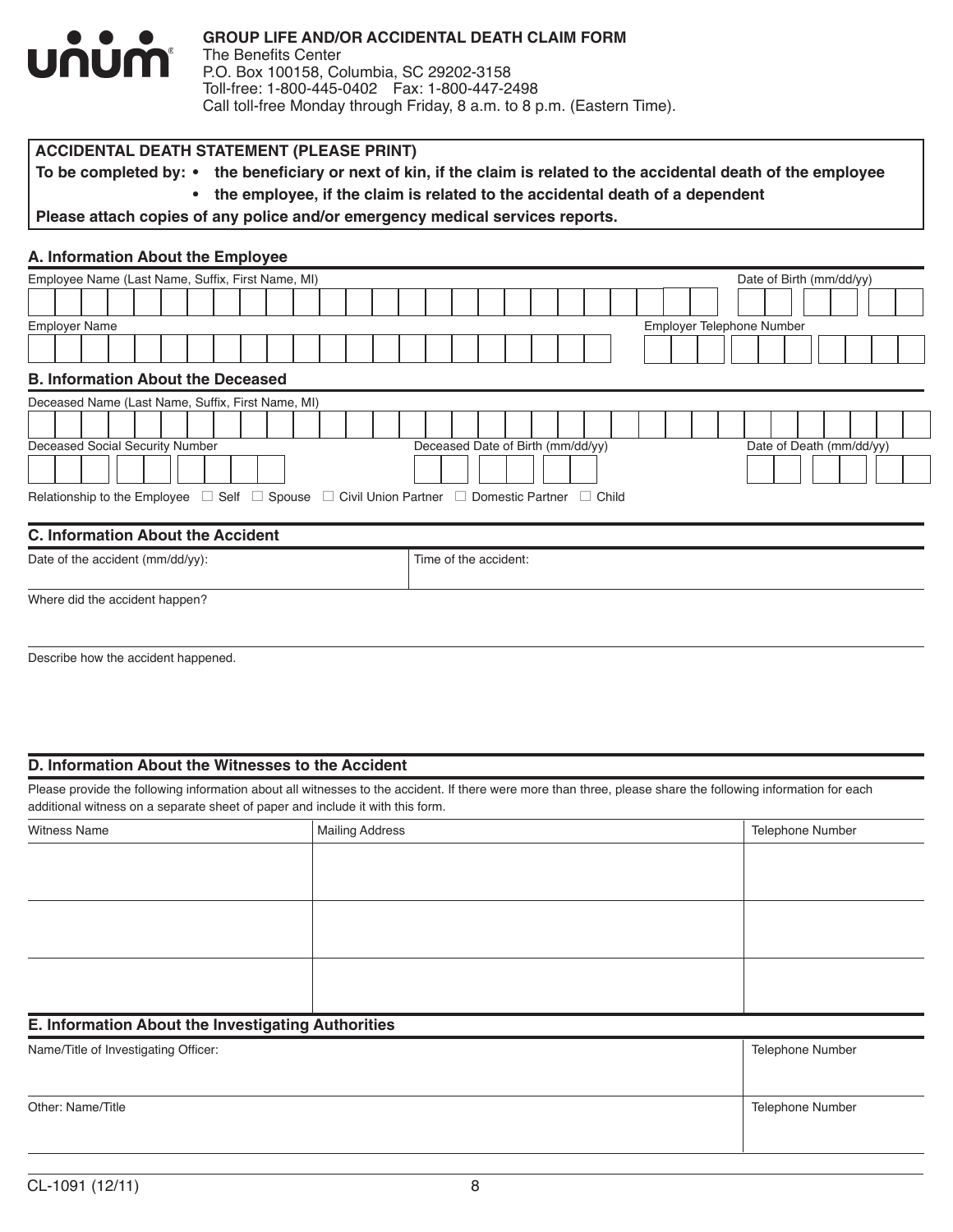#### **GROUP LIFE AND/OR ACCIDENTAL DEATH CLAIM FORM** <u>UNUM</u> The Benefits Center P.O. Box 100158, Columbia, SC 29202-3158 Toll-free: 1-800-445-0402 Fax: 1-800-447-2498 Call toll-free Monday through Friday, 8 a.m. to 8 p.m. (Eastern Time).

|                                                                               | <b>ACCIDENTAL DEATH STATEMENT (Continued)</b> |  |  |  |  |  |  |  |  |  |  |  |  |  |  |  |  |  |  |  |  |  |  |  |
|-------------------------------------------------------------------------------|-----------------------------------------------|--|--|--|--|--|--|--|--|--|--|--|--|--|--|--|--|--|--|--|--|--|--|--|
| Employee Name (Last Name, Suffix, First Name, MI)<br>Date of Birth (mm/dd/yy) |                                               |  |  |  |  |  |  |  |  |  |  |  |  |  |  |  |  |  |  |  |  |  |  |  |
|                                                                               |                                               |  |  |  |  |  |  |  |  |  |  |  |  |  |  |  |  |  |  |  |  |  |  |  |

#### **F. Information About Physicians/Hospitals**

Please provide the following information about all the physicians/hospitals who attended the deceased for injuries sustained in this accident. If there were more than three, please share the following information for each additional physician/hospital on a separate sheet of paper and include it with this form.

| Physician/Hospital Name | <b>Mailing Address</b> | Telephone Number |
|-------------------------|------------------------|------------------|
|                         |                        |                  |
|                         |                        |                  |
|                         |                        |                  |
|                         |                        |                  |
|                         |                        |                  |
|                         |                        |                  |
|                         |                        |                  |
|                         |                        |                  |
|                         |                        |                  |
|                         |                        |                  |
|                         |                        |                  |

#### **G. Information About Previous Medical Conditions**

Please provide the following information about all physicians who treated the deceased for any medical condition in the last five years. If there were more than five, please share the following information for each additional physician on a separate sheet of paper and include it with this form.

| Physician Name, Specialty, Address and Telephone Number | <b>Medical Condition Treated</b> |  |  |  |  |
|---------------------------------------------------------|----------------------------------|--|--|--|--|
|                                                         |                                  |  |  |  |  |
|                                                         |                                  |  |  |  |  |
|                                                         |                                  |  |  |  |  |
|                                                         |                                  |  |  |  |  |
|                                                         |                                  |  |  |  |  |
|                                                         |                                  |  |  |  |  |
|                                                         |                                  |  |  |  |  |
|                                                         |                                  |  |  |  |  |
|                                                         |                                  |  |  |  |  |
|                                                         |                                  |  |  |  |  |
|                                                         |                                  |  |  |  |  |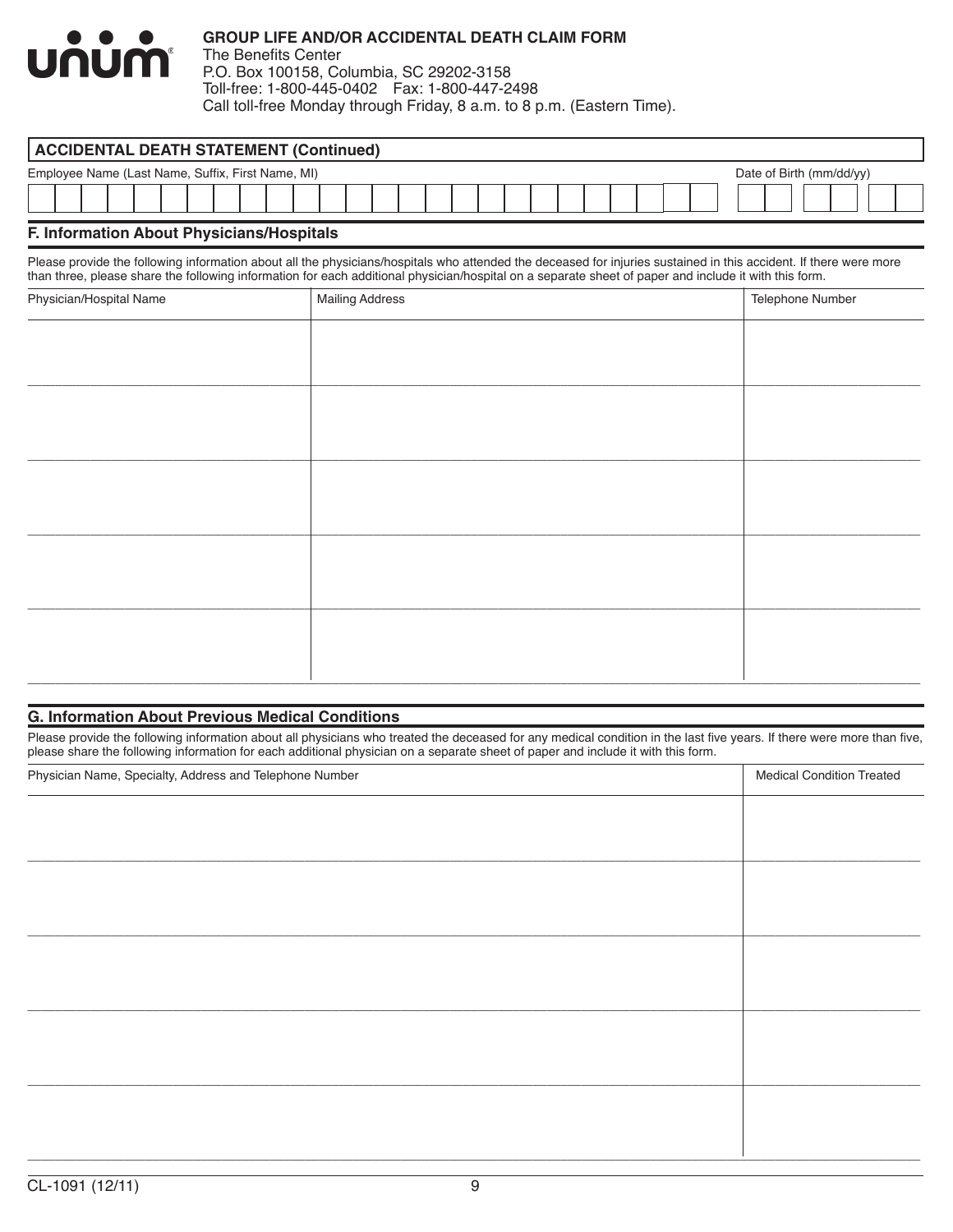

| <b>ACCIDENTAL DEATH STATEMENT (Continued)</b>     |  |  |  |  |  |  |  |  |  |  |  |  |  |  |  |  |  |  |  |                          |  |
|---------------------------------------------------|--|--|--|--|--|--|--|--|--|--|--|--|--|--|--|--|--|--|--|--------------------------|--|
| Employee Name (Last Name, Suffix, First Name, MI) |  |  |  |  |  |  |  |  |  |  |  |  |  |  |  |  |  |  |  | Date of Birth (mm/dd/yy) |  |
|                                                   |  |  |  |  |  |  |  |  |  |  |  |  |  |  |  |  |  |  |  |                          |  |

**Fraud Warning:** For your protection, Arizona law requires the following to appear on this claim form:

Any person who knowingly and with the intent to injure, defraud or deceive an insurance company presents a false or fraudulent claim for payment of a loss or benefit or knowingly presents false information in an application for insurance is guilty of a crime and may be subject to fines and confinement in prison.

**Fraud Warning:** For your protection, New York law requires the following to appear on this claim form:

Any person who knowingly and with the intent to defraud any insurance company or other person files an application for insurance or statement of claim containing any materially false information, or conceals for the purpose of misleading, information concerning any fact material thereto, commits a fraudulent insurance act, which is a crime, and shall also be subject to a civil penalty not to exceed five thousand dollars and the stated value of the claim for each such violation.

| H. Signature                                                                       |                         |  |  |  |  |  |
|------------------------------------------------------------------------------------|-------------------------|--|--|--|--|--|
| The above statements are true and complete to the best of my knowledge and belief. |                         |  |  |  |  |  |
| Language Preference: □ English □ Spanish                                           |                         |  |  |  |  |  |
| <b>Print Name</b>                                                                  | <b>Telephone Number</b> |  |  |  |  |  |
| <b>Signature</b>                                                                   | <b>Date Signed</b>      |  |  |  |  |  |
| X                                                                                  |                         |  |  |  |  |  |